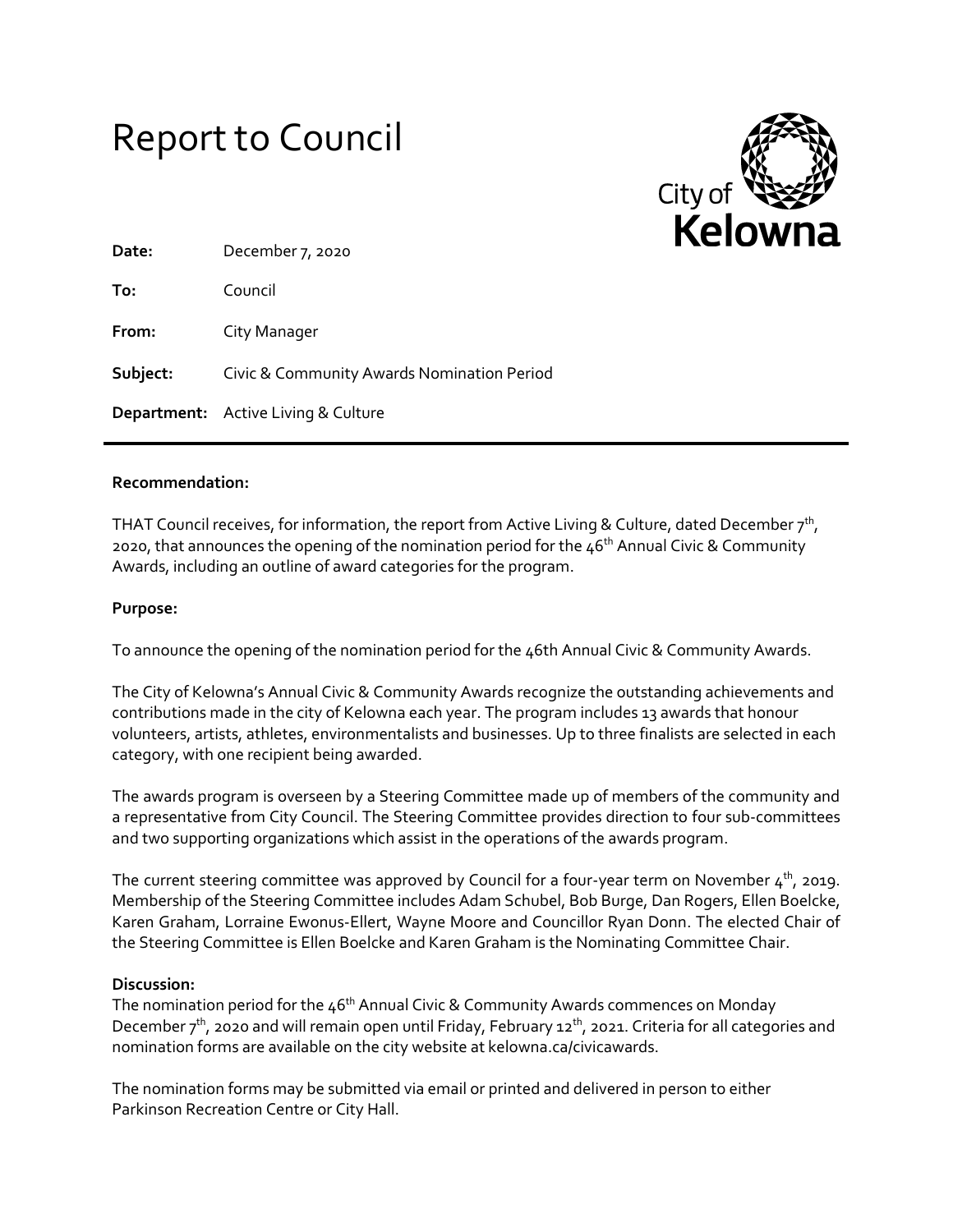Due to the COVID-19 pandemic, 2020 has been an unprecedented year that has challenged individuals and organizations in every sector of the community. The Civic & Community Awards is an opportunity to highlight and celebrate the resiliency and dedication of those members of the community who helped to navigate this challenging time. Similar to the 2019 awards program, the 2020 award announcements typically held in April as an evening gala will be adapted in light of the ongoing pandemic and associated restrictions around gatherings. While the exact format is still being determined, it is not likely to include an in-person celebration. Details will be confirmed in the coming months.

While some sectors were able to adapt and thrive during the pandemic, the sport sector was affected particularly hard, especially team-based and competitive sports. With physical distancing measures in place and restrictions around travel, major competitions were halted. With that in mind, while nominations will be accepted in the Male and Female Athlete of the Year and Athletic Team of the Year categories, they will be carried over to the 2021 awards program and combined with nominations from that year. Anticipating that the pandemic will continue well into 2021, it is expected that combining the two years will result in a typical number of nominations we would see for a one-year period. In addition, the Okanagan Central Schools Athletic Association (OCSAA) has confirmed that they will not be submitting any nominations or winners for the Augie Ciancone Memorial Awards for high school athletes for the 2020 program.

The Anita Tozer Memorial Award is also part of the Civic Awards program but is not part of this nomination call as the award recipient is selected by Mayor and Council.

| Category                                                 | Criteria                                                                                                                                                               | 2019 Recipient                                                                                   |
|----------------------------------------------------------|------------------------------------------------------------------------------------------------------------------------------------------------------------------------|--------------------------------------------------------------------------------------------------|
| Teen Honour in the Arts and<br><b>Honour in the Arts</b> | Awarded to an adult and youth who have made<br>outstanding contributions to Kelowna through<br>cultural and/or artistic efforts.                                       | Teen Arts: Sarah<br>McIntyre<br><b>Arts: Erin Scott</b>                                          |
| Young Citizen of the Year                                | Awarded to a young male or female in<br>recognition of their overall outstanding<br>voluntary contributions to Kelowna.                                                | Abby Kiehlbauch                                                                                  |
| <b>Citizen of the Year</b>                               | Awarded to a man or woman in recognition of<br>their overall outstanding voluntary<br>contributions to the city of Kelowna.                                            | <b>Fred Macklin &amp; Sarah</b><br>Donalda-Treadgold<br><b>Memorial Award:</b><br>Al Hildebrandt |
| <b>Coach or Sport Administrator</b><br>of the Year       | Awarded to an individual who has contributed<br>significantly to Kelowna through voluntary<br>service to amateur sport, such as coaching or<br>administrative support. | <b>Bob Giordano Memorial</b><br><b>Award: Darcy Rysz</b>                                         |

The categories, criteria and recipients from the  $45<sup>th</sup>$  annual Civic & Community Awards (latest award winners) are included below: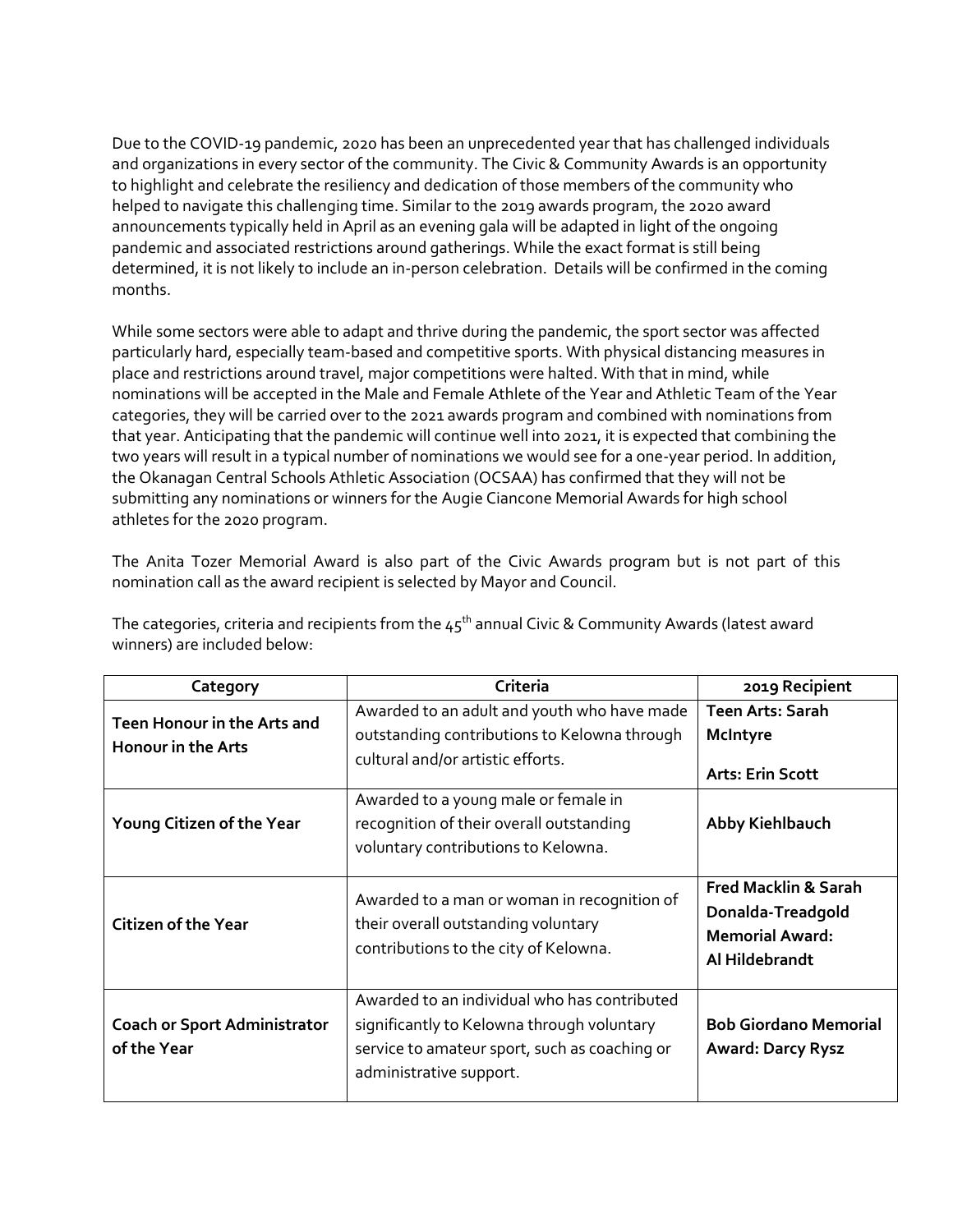| Athletic Team of the Year*                                                                                                                                | Awarded to the Kelowna based team (amateur<br>or professional) who brought the greatest<br>amount of recognition to Kelowna.                                                                                         | <b>Bryan Couling Memorial</b><br>Award:<br><b>KSS Owls AAAA Girls</b><br><b>Volleyball Team</b>                                       |  |
|-----------------------------------------------------------------------------------------------------------------------------------------------------------|----------------------------------------------------------------------------------------------------------------------------------------------------------------------------------------------------------------------|---------------------------------------------------------------------------------------------------------------------------------------|--|
| Male and Female Athlete of<br>the Year*                                                                                                                   | Awarded to the athlete (amateur or<br>professional) who brought the greatest amount<br>of recognition to Kelowna.                                                                                                    | <b>Female Athlete:</b><br><b>Madelyn Hettinga</b><br><b>Male Athlete: Trevor</b><br><b>Brigden</b>                                    |  |
| Champion for the<br>Environment                                                                                                                           | Awarded to an individual or business whose<br>actions and achievements have shown<br>outstanding environmental leadership or<br>innovative contributions having a direct benefit<br>on the city of Kelowna.          | <b>Operation Take Two</b>                                                                                                             |  |
| <b>Corporate Community of the</b><br>Year                                                                                                                 | Awarded to the Kelowna businesses that has<br>provided outstanding support for employee<br>volunteerism in addition to financial<br>contributions and initiatives having a direct<br>benefit on the city of Kelowna. | <b>Avalon Rentals</b>                                                                                                                 |  |
| The Central Okanagan<br><b>Foundation Volunteer</b><br><b>Organization of the Year</b>                                                                    | Awarded to a Kelowna volunteer organization<br>that has provided outstanding community<br>services with direct benefits to the city of<br>Kelowna.                                                                   | <b>Project Literacy</b>                                                                                                               |  |
| <b>Male and Female High School</b><br>Athlete of the Year**<br>(not part of this call for<br>nominations)                                                 | Most outstanding male and female high school<br>athlete of the year, in the area of the Central<br>Okanagan.                                                                                                         | <b>Augie Ciancone</b><br><b>Memorial Award:</b><br>Female Athlete: Maelyn<br>Hettinga<br><b>Male Athlete: Roan</b><br><b>McCarthy</b> |  |
| <b>Anita Tozer Memorial</b><br>(not part of this call for<br>nominations)                                                                                 | Awarded by Council to an individual or group in<br>recognition of an extraordinary and positive<br>contribution to the quality of life in Kelowna.                                                                   | <b>Randy Benson</b>                                                                                                                   |  |
| * Nominations will be carried forward to the 2021 Civic & Community Awards<br>** OCSAA will not be putting forward any nominations or recipients for 2020 |                                                                                                                                                                                                                      |                                                                                                                                       |  |